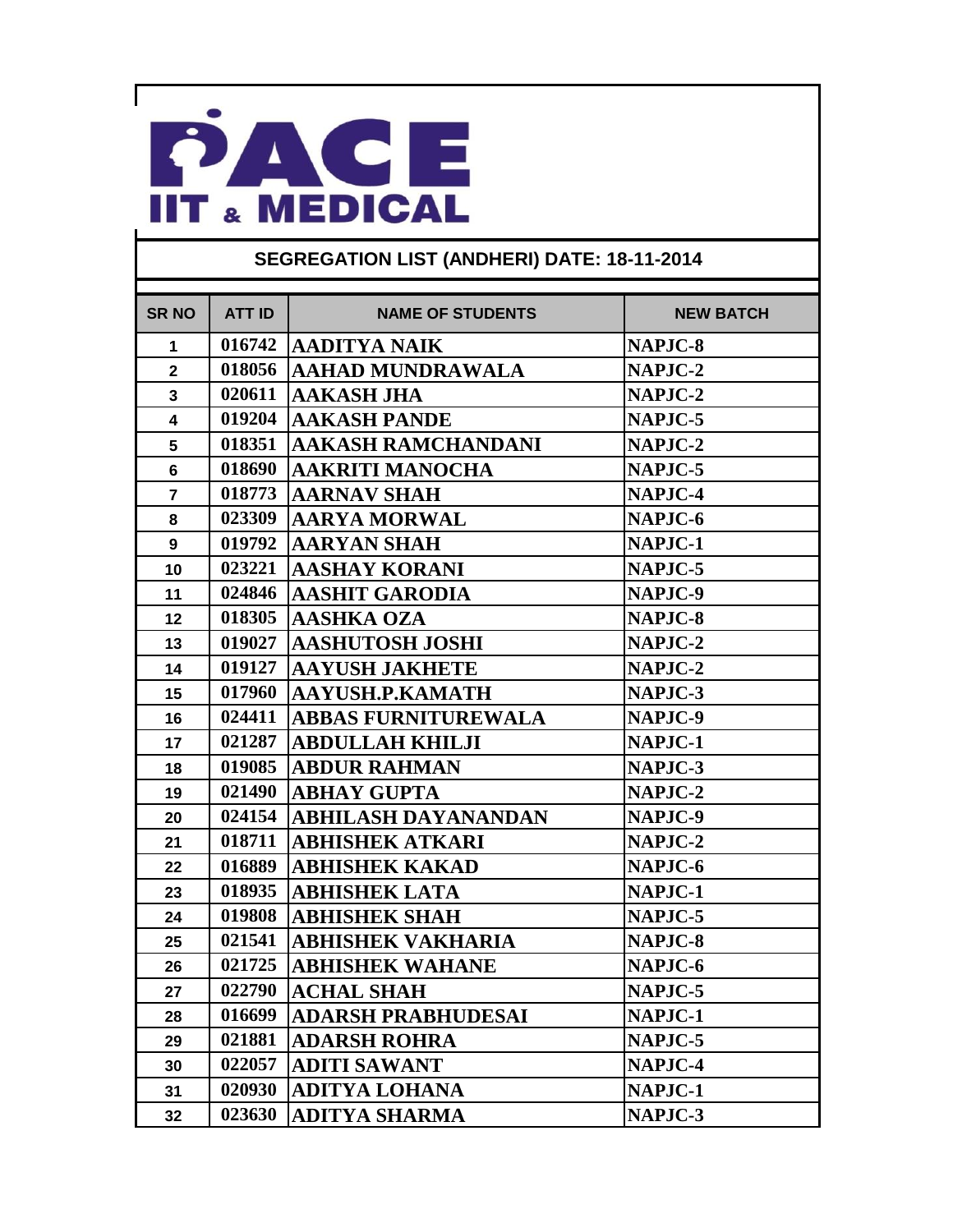| <b>SR NO</b> | <b>ATT ID</b> | <b>NAME OF STUDENTS</b>  | <b>NEW BATCH</b> |
|--------------|---------------|--------------------------|------------------|
| 33           | 018586        | <b>ADITYA SINGH</b>      | NAPJC-4          |
| 34           | 016547        | <b>ADITYA</b> varma      | NAPJC-6          |
| 35           | 023567        | <b>ADITYA VORA</b>       | NAPJC-6          |
| 36           | 023599        | <b>ADITYA YEWANKAR</b>   | <b>NAPJC-4</b>   |
| 37           | 021136        | <b>ADVAIT LAD</b>        | NAPJC-2          |
| 38           | 018210        | <b>ADVAIT MADUSKAR</b>   | NAPJC-3          |
| 39           | 019975        | <b>ADVAIT RANE</b>       | <b>NAPJC-4</b>   |
| 40           | 018073        | <b>ADVAIT SAWANT</b>     | NAPJC-1          |
| 41           | 021019        | <b>ADYA KASTWAR</b>      | NAPJC-2          |
| 42           | 018533        | <b>AISHWARYA ANAND</b>   | <b>NAPJC-4</b>   |
| 43           | 019261        | AISHWARYA KUMAR          | NAPJC-3          |
| 44           | 018785        | <b>AJAY KRISHNA</b>      | NAPJC-4          |
| 45           | 019943        | <b>AKSHAR PATEL</b>      | NAPJC-6          |
| 46           | 019176        | <b>AKSHAT GAUTAM</b>     | NAPJC-3          |
| 47           | 018638        | <b>AKSHAT JAIN</b>       | NAPJC-2          |
| 48           | 015589        | <b>AKSHAT MALLYA</b>     | <b>NAPJC-7</b>   |
| 49           | 019318        | <b>AKSHAT SHAH</b>       | NAPJC-4          |
| 50           | 018161        | <b>AKSHATA KINI</b>      | NAPJC-1          |
| 51           | 019325        | AKSHAY BHAMARE           | NAPJC-1          |
| 52           | 018355        | <b>AKSHAY JOSHI</b>      | NAPJC-3          |
| 53           | 019813        | <b>AKSHIT VASHISHTH</b>  | NAPJC-8          |
| 54           | 021670        | <b>ALBERT KEERIMOLEL</b> | NAPJC-4          |
| 55           | 016718        | <b>ALEX MATHAI</b>       | NAPJC-8          |
| 56           | 018686        | <b>AMAN AGARWAL</b>      | NAPJC-4          |
| 57           | 018288        | <b>AMAN RATHORE</b>      | NAPJC-3          |
| 58           | 017947        | <b>AMAN SARAWGI</b>      | NAPJC-6          |
| 59           | 020151        | <b>AMEY PANDYA</b>       | NAPJC-6          |
| 60           | 019330        | <b>AMEY PATIL</b>        | NAPJC-8          |
| 61           | 017616        | <b>AMOGH AGRAWAL</b>     | NAPJC-6          |
| 62           | 016911        | <b>AMOGH DABHOLKAR</b>   | NAPJC-2          |
| 63           | 021760        | <b>ANAMIKA MISHRA</b>    | NAPJC-5          |
| 64           | 020568        | <b>ANAND KARWA</b>       | NAPJC-2          |
| 65           | 021269        | <b>ANAND PANDEY</b>      | NAPJC-6          |
| 66           | 020883        | <b>ANAY DAVE</b>         | NAPJC-6          |
| 67           | 016835        | <b>ANGAD SINGH</b>       | NAPJC-3          |
| 68           | 016824        | <b>ANIKET LIMAYE</b>     | NAPJC-8          |
| 69           | 018560        | <b>ANIRUDH KAMATH</b>    | NAPJC-2          |
| 70           | 020204        | <b>ANIRUDH PROORKARA</b> | NAPJC-5          |
| 71           | 016966        | <b>ANIRUDH VENKATESH</b> | NAPJC-1          |
| 72           | 016536        | <b>ANISH BHOBE</b>       | NAPJC-8          |
| 73           | 019919        | <b>ANISH PAI</b>         | NAPJC-4          |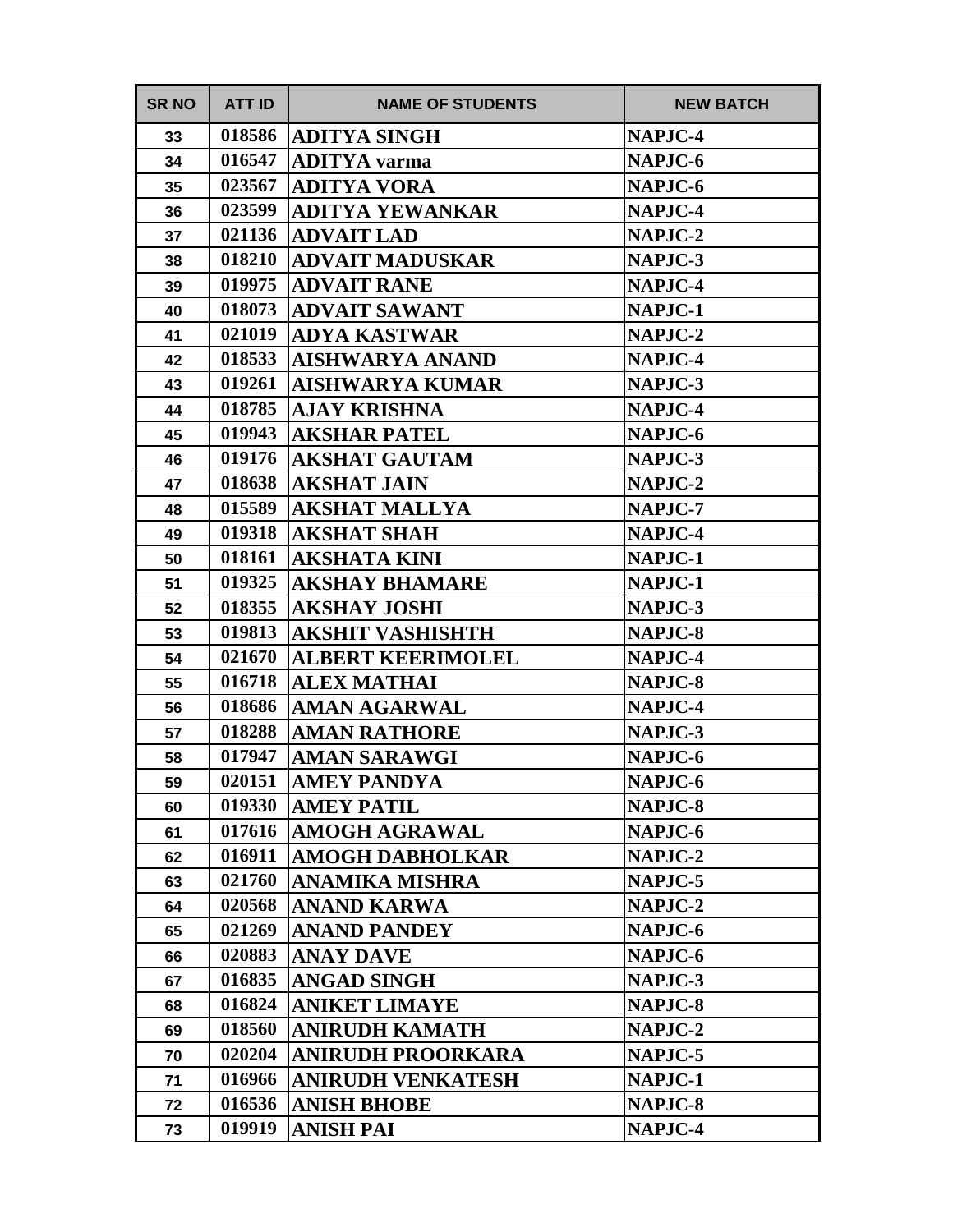| <b>SR NO</b> | <b>ATT ID</b> | <b>NAME OF STUDENTS</b>        | <b>NEW BATCH</b> |
|--------------|---------------|--------------------------------|------------------|
| 74           | 018726        | <b>ANISH PODDAR</b>            | NAPJC-6          |
| 75           | 017602        | <b>ANKIT BOHRA</b>             | NAPJC-1          |
| 76           | 016670        | <b>ANKIT PAREKH</b>            | NAPJC-8          |
| 77           | 019102        | <b>ANKIT PRABHU</b>            | NAPJC-4          |
| 78           | 021087        | <b>ANMOL KHEMKA (BORIVALI)</b> | NAPJC-6          |
| 79           | 024157        | <b>ANOL KURIAN</b>             | NAPJC-9          |
| 80           | 022788        | <b>ANOSH PESUNA</b>            | NAPJC-3          |
| 81           | 023479        | <b>ANSH SHAH</b>               | NAPJC-4          |
| 82           | 018889        | <b>ANTARIKSH DATTA</b>         | NAPJC-6          |
| 83           | 020623        | <b>ANUJ MANIAR</b>             | <b>NAPJC-2</b>   |
| 84           | 018994        | <b>ANUP GOND</b>               | NAPJC-4          |
| 85           | 016900        | <b>ANURAAG MAHAGAONKAR</b>     | NAPJC-6          |
| 86           | 009496        | <b>ANURAG CHAUDHARI</b>        | NAPJC-7          |
| 87           | 019139        | <b>ANURAG ROY</b>              | NAPJC-2          |
| 88           | 016897        | <b>ANUSHKA DATTA</b>           | NAPJC-8          |
| 89           | 022400        | ANVITA AJGAONKAR               | NAPJC-6          |
| 90           | 021050        | <b>ARCHIT FUNIA</b>            | NAPJC-4          |
| 91           | 022401        | <b>ARCHITA AJGAONKAR</b>       | NAPJC-6          |
| 92           | 024262        | ARHANT SUNATKARI               | NAPJC-9          |
| 93           | 018321        | <b>ARRMAN SAHA</b>             | NAPJC-8          |
| 94           | 018200        | <b>ARVIND RAMADURAI</b>        | NAPJC-2          |
| 95           | 021278        | <b>ARVITA KHINVERSA</b>        | NAPJC-6          |
| 96           | 017686        | <b>ARYA SEJPAL</b>             | NAPJC-2          |
| 97           | 023287        | ARYAN BAKHDA                   | NAPJC-5          |
| 98           | 022531        | <b>ARYAN JHA</b>               | NAPJC-6          |
| 99           | 018193        | <b>ARYAN SHARMA</b>            | NAPJC-1          |
| 100          | 003299        | <b>ASHAY CHANGWANI</b>         | NAPJC-6          |
| 101          | 018346        | <b>ASHISH PANCHAM</b>          | NAPJC-1          |
| 102          | 019051        | <b>ASHUTOSH JHA</b>            | NAPJC-6          |
| 103          | 017399        | <b>ASHUTOSH PATEL</b>          | NAPJC-3          |
| 104          | 000896        | <b>ASHWATH SHETTY</b>          | NAPJC-3          |
| 105          | 016691        | <b>ATHARV BAGDE</b>            | NAPJC-1          |
| 106          | 016846        | <b>ATHARVA ATRE</b>            | NAPJC-3          |
| 107          | 020083        | <b>ATHARVA DATE</b>            | NAPJC-5          |
| 108          | 018107        | <b>ATHARVA KAMAT</b>           | NAPJC-2          |
| 109          | 023438        | <b>AVANEENDRA</b>              | NAPJC-6          |
| 110          | 018362        | <b>AYUSH GANDHI</b>            | NAPJC-8          |
| 111          | 022767        | <b>AYUSH SEKHSARIA</b>         | NAPJC-3          |
| 112          | 023607        | <b>BHAVIK JAIN</b>             | NAPJC-2          |
| 113          | 023607        | <b>BHAVIK JAIN</b>             | NAPJC-2          |
| 114          | 022615        | <b>BHAVYA SHAH</b>             | NAPJC-2          |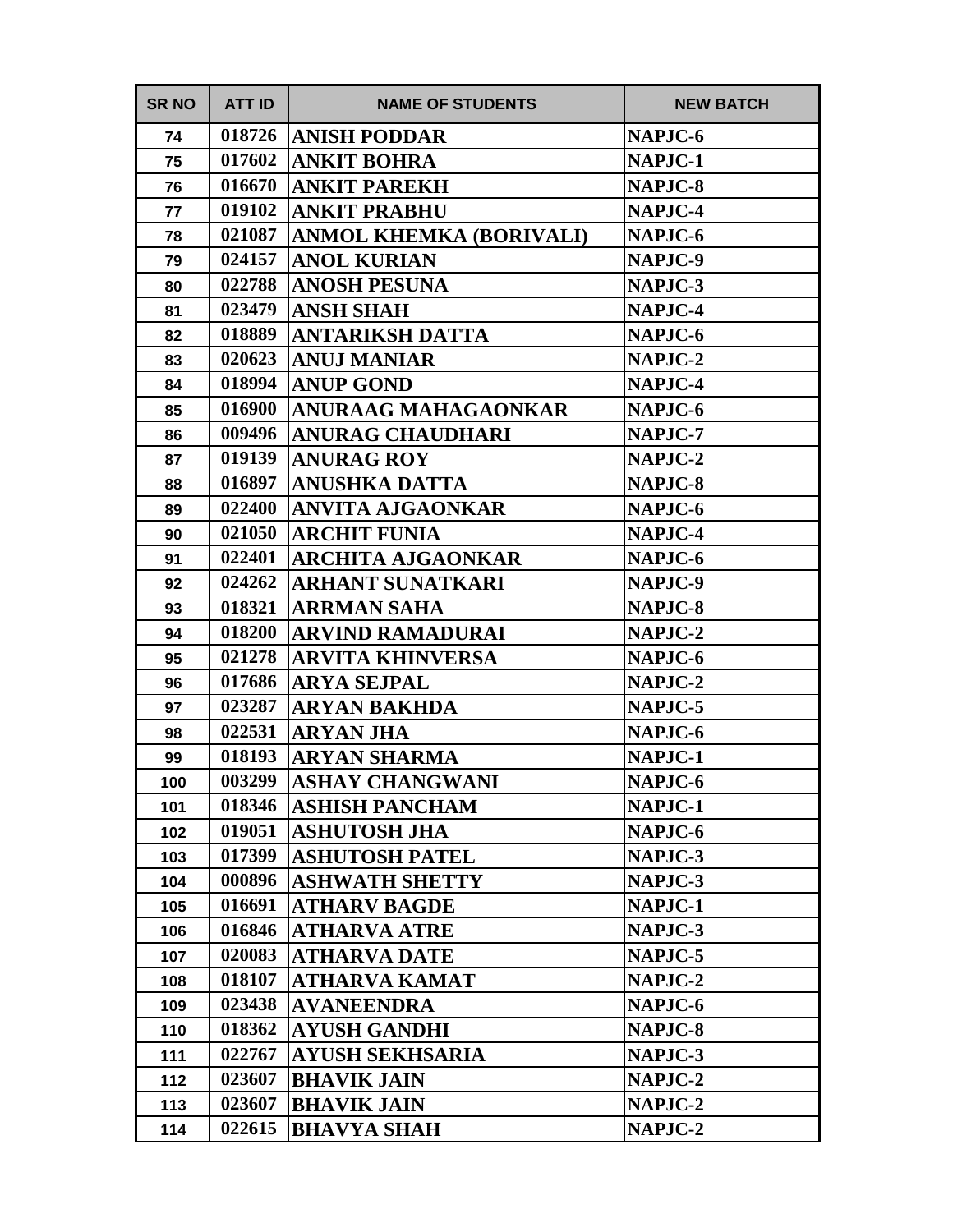| <b>SR NO</b> | <b>ATT ID</b> | <b>NAME OF STUDENTS</b>                 | <b>NEW BATCH</b> |
|--------------|---------------|-----------------------------------------|------------------|
| 115          | 021943        | <b>BHAVYA SHAH</b>                      | NAPJC-4          |
| 116          | 020133        | <b>BHUMI GODIWALA</b>                   | NAPJC-1          |
| 117          | 020278        | <b>CANUTE CORDA</b>                     | NAPJC-6          |
| 118          | 020988        | <b>CHAITANYA AGARWAL</b>                | NAPJC-6          |
| 119          | 021576        | <b>CHAITANYA SHAH</b>                   | NAPJC-2          |
| 120          | 023593        | <b>CHAITANYAKRISHNA DUKKIPATNAPJC-3</b> |                  |
| 121          | 021832        | <b>CHARVI SOMANI</b>                    | NAPJC-4          |
| 122          | 017904        | <b>CHINMAY RANE</b>                     | NAPJC-1          |
| 123          | 022588        | <b>CHINMAY ZAGADE</b>                   | NAPJC-8          |
| 124          | 023603        | <b>CHIRAG KHANIVADEKAR</b>              | NAPJC-1          |
| 125          | 001995        | <b>CHIRAG SINGAL</b>                    | NAPJC-3          |
| 126          | 016600        | <b>CHIRAYU KUSHALKAR</b>                | NAPJC-4          |
| 127          | 017463        | <b>CHITRA SINGH</b>                     | NAPJC-4          |
| 128          | 017529        | <b>CLIVE GOMES</b>                      | NAPJC-1          |
| 129          | 024066        | <b>DANISH SUNSARA</b>                   | NAPJC-9          |
| 130          | 016293        | <b>DARSHIL DESAI</b>                    | NAPJC-7          |
| 131          | 018365        | <b>DEEPALI JAKAPURE</b>                 | NAPJC-3          |
| 132          | 018570        | <b>DEETIPRIYA SEN</b>                   | NAPJC-1          |
| 133          | 023542        | <b>DENVEK PINTO</b>                     | NAPJC-3          |
| 134          | 023615        | <b>DENVER ROCHA</b>                     | NAPJC-6          |
| 135          | 021010        | <b>DEV JOSHI</b>                        | NAPJC-5          |
| 136          | 020962        | <b>DEVANSH SOLANKI</b>                  | NAPJC-3          |
| 137          | 020407        | <b>DHAIRYA AMIN</b>                     | NAPJC-3          |
| 138          | 024333        | <b>DHARMIT SHAH</b>                     | NAPJC-9          |
| 139          | 018599        | <b>DHRUV AGARWAL</b>                    | NAPJC-3          |
| 140          | 017706        | <b>DHRUV AGARWAL</b>                    | NAPJC-9          |
| 141          | 018725        | <b>DHRUV KAYASTHA</b>                   | NAPJC-8          |
| 142          | 018189        | <b>DHRUV SETA</b>                       | NAPJC-6          |
| 143          | 012163        | <b>DHRUV SINGH</b>                      | NAPJC-7          |
| 144          | 021001        | <b>DHRUV TRIVEDI</b>                    | NAPJC-1          |
| 145          | 002804        | <b>DHRUVA BARFIWALA</b>                 | NAPJC-8          |
| 146          | 016758        | <b>DHRUVESH SHAH</b>                    | NAPJC-6          |
| 147          | 018425        | <b>DHRUVIN VORA</b>                     | NAPJC-8          |
| 148          | 021551        | <b>DISHA GANGADIA</b>                   | NAPJC-3          |
| 149          | 023361        | <b>DISHANT DOSHI</b>                    | NAPJC-6          |
| 150          | 020135        | <b>DIVIJ AGARWAL</b>                    | NAPJC-1          |
| 151          | 021262        | <b>DIVIT BHANDARY</b>                   | NAPJC-3          |
| 152          | 017711        | <b>DIVIT SAINI</b>                      | NAPJC-4          |
| 153          | 018648        | <b>DIVYA KHETAN</b>                     | NAPJC-1          |
| 154          | 018716        | <b>DIVYA RAWAT</b>                      | NAPJC-4          |
| 155          | 018148        | <b>DIVYAANK TIWARI</b>                  | NAPJC-1          |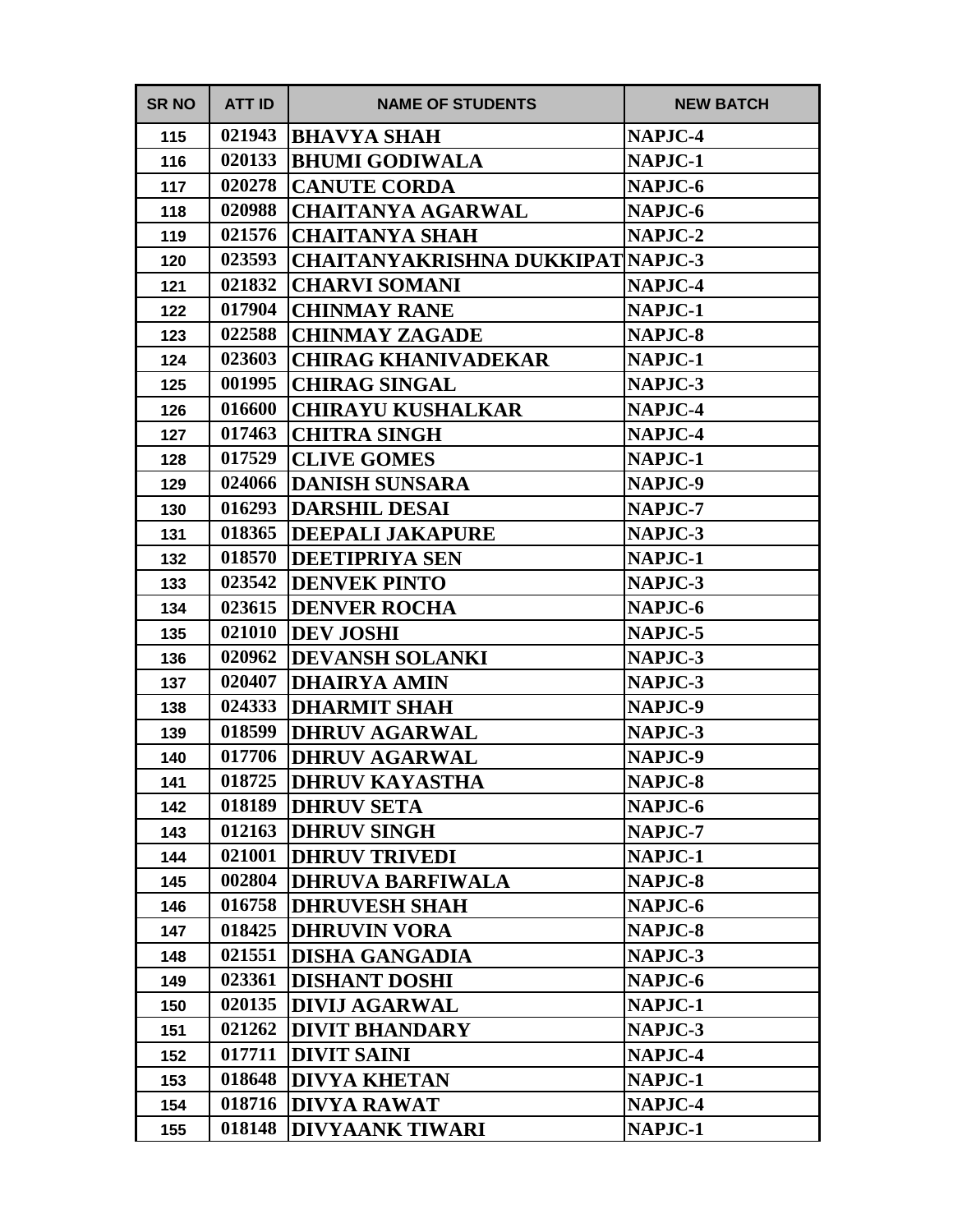| <b>SR NO</b> | <b>ATT ID</b> | <b>NAME OF STUDENTS</b>      | <b>NEW BATCH</b> |
|--------------|---------------|------------------------------|------------------|
| 156          | 018412        | <b>DIVYAM DHAROD</b>         | NAPJC-3          |
| 157          | 021559        | <b>DRISH MAHNOT</b>          | NAPJC-8          |
| 158          | 021920        | <b>DWARKESH HALDANKAR</b>    | NAPJC-5          |
| 159          | 021906        | <b>ESHAAN SHETTY</b>         | NAPJC-6          |
| 160          | 020693        | <b>GARVIT AJITSARIA</b>      | NAPJC-1          |
| 161          | 018363        | <b>GAYATRI KONKATWAR</b>     | NAPJC-8          |
| 162          | 020889        | <b>GIRIRAJ BELANEKAR</b>     | NAPJC-2          |
| 163          | 022705        | <b>HARSH AGARWAL</b>         | NAPJC-2          |
| 164          | 016757        | <b>HARSH BAFNA</b>           | NAPJC-1          |
| 165          | 018341        | <b>HARSH DAVE</b>            | NAPJC-2          |
| 166          | 018736        | <b>HARSH JALAN</b>           | NAPJC-1          |
| 167          | 017807        | <b>HARSH PAREKH</b>          | NAPJC-1          |
| 168          | 018044        | <b>HARSH SALVI</b>           | NAPJC-1          |
| 169          | 019933        | <b>HARSH SAPATE</b>          | NAPJC-3          |
| 170          | 024243        | <b>HARSHAD JAYBHAYE</b>      | NAPJC-9          |
| 171          | 019399        | <b>HARSHAL MAHAJAN</b>       | NAPJC-3          |
| 172          | 016745        | <b>HARSHAL PATIL</b>         | NAPJC-1          |
| 173          | 019776        | <b>HARSHAL POPAT</b>         | NAPJC-3          |
| 174          | 017948        | <b>HARSHIT ARORA</b>         | NAPJC-4          |
| 175          | 024365        | <b>HARSHIT MAHESHWARI</b>    | NAPJC-9          |
| 176          | 018233        | <b>HARSHIT MEHTA</b>         | NAPJC-2          |
| 177          | 018453        | <b>HARSHIT SHETTY</b>        | NAPJC-5          |
| 178          | 018565        | <b>HARSHITA KHANDELWAL</b>   | NAPJC-3          |
| 179          | 018753        | <b>HARSHVARDHAN</b>          | NAPJC-5          |
| 180          | 017459        | <b>HARSHVARDHAN TAKAWALE</b> | NAPJC-8          |
| 181          | 018432        | <b>HEMANT SONAWANE</b>       | NAPJC-5          |
| 182          | 021592        | <b>HIMABINDU REDDY</b>       | NAPJC-5          |
| 183          |               | 019025  HRISHIKESH ALASE     | NAPJC-8          |
| 184          | 019164        | <b>HRITIK KOTAK</b>          | NAPJC-2          |
| 185          | 017499        | <b>HRITWIK PAL</b>           | NAPJC-1          |
| 186          | 018555        | <b>ISHAN MAMADAPUR</b>       | NAPJC-2          |
| 187          | 019809        | <b>JAI PURO</b>              | NAPJC-1          |
| 188          | 024278        | <b>JAINAM GANDHI</b>         | NAPJC-9          |
| 189          | 023592        | <b>JAIRAJ KHUSHALANI</b>     | NAPJC-6          |
| 190          | 022592        | <b>JANHAVI BHOSLE</b>        | NAPJC-5          |
| 191          | 020142        | <b>JANHAVI KATHE</b>         | NAPJC-6          |
| 192          | 022408        | <b>JANHAVI SAIL</b>          | NAPJC-4          |
| 193          | 021915        | <b>JASH PANANI</b>           | NAPJC-2          |
| 194          | 016829        | <b>JASH SHETH</b>            | NAPJC-2          |
| 195          | 022778        | <b>JASON DLIMA</b>           | NAPJC-6          |
| 196          | 021933        | <b>JATIN JAWALE</b>          | NAPJC-5          |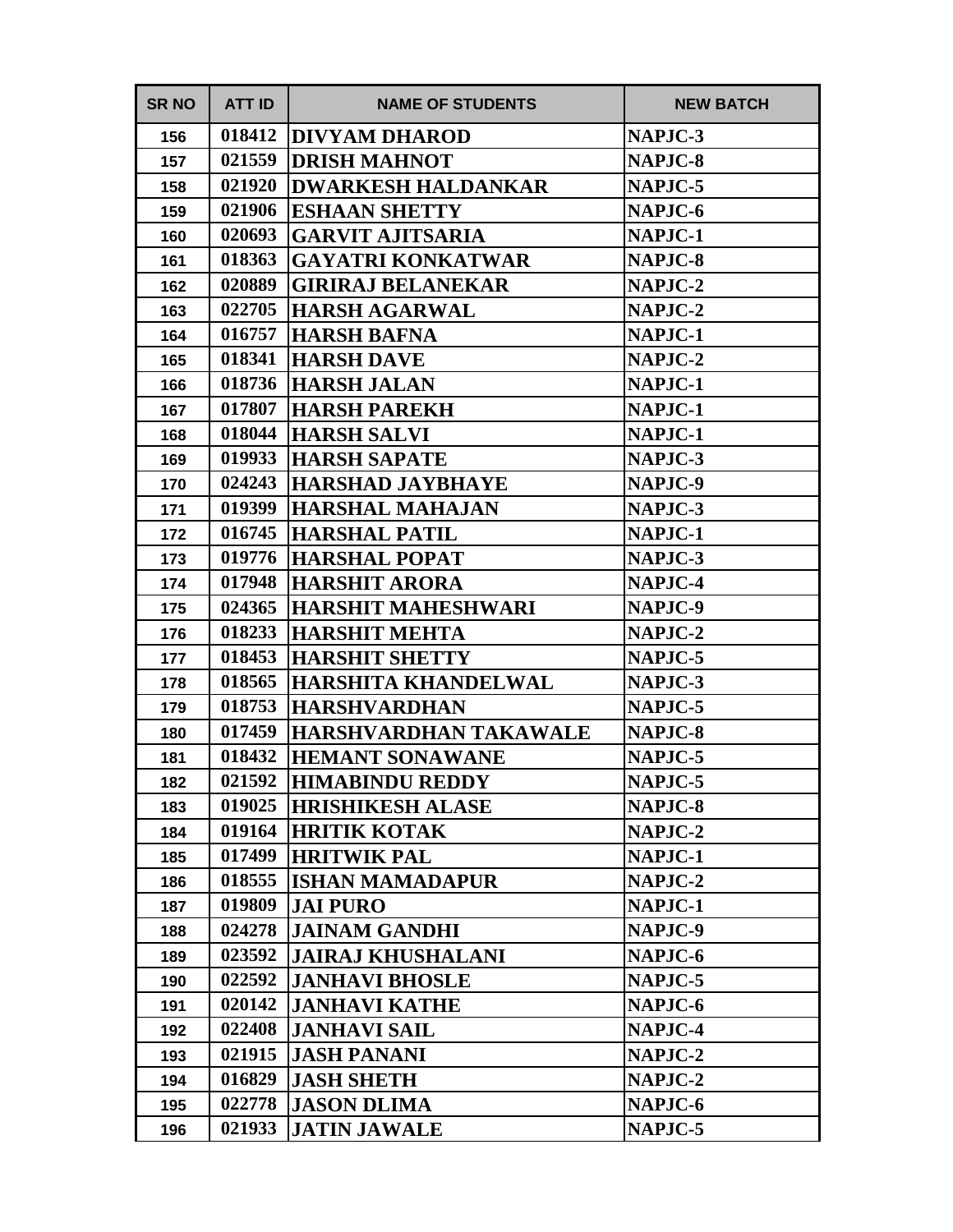| <b>SR NO</b> | <b>ATT ID</b> | <b>NAME OF STUDENTS</b> | <b>NEW BATCH</b> |
|--------------|---------------|-------------------------|------------------|
| 197          | 002187        | <b>JAY LOHIA</b>        | <b>NAPJC-8</b>   |
| 198          | 018136        | <b>JAY SHAH</b>         | NAPJC-4          |
| 199          | 018255        | <b>JAY SHINDE</b>       | NAPJC-1          |
| 200          | 022041        | <b>JEHAN CHANCHANI</b>  | <b>NAPJC-2</b>   |
| 201          | 018644        | <b>JENEEL MASHRU</b>    | NAPJC-3          |
| 202          | 024041        | <b>JEVIN SOLANKI</b>    | NAPJC-6          |
| 203          | 020302        | <b>JINESH SHAH</b>      | NAPJC-3          |
| 204          | 020064        | <b>JOEL KURIAKOSE</b>   | NAPJC-3          |
| 205          | 024452        | <b>JOLAE GOMES</b>      | NAPJC-9          |
| 206          | 021680        | <b>JOSH MISHRA</b>      | NAPJC-1          |
| 207          | 023358        | <b>JOWYL FERNANDES</b>  | NAPJC-3          |
| 208          | 011924        | <b>JWALANT BHATT</b>    | NAPJC-5          |
| 209          | 018315        | <b>KAMINI BUDKE</b>     | NAPJC-3          |
| 210          | 019322        | <b>KANISHK MITTAL</b>   | NAPJC-2          |
| 211          | 018811        | <b>KARAN LALAN</b>      | NAPJC-3          |
| 212          | 016627        | <b>KARTHIK IYER</b>     | <b>NAPJC-2</b>   |
| 213          | 017767        | <b>KAUSHIK GAIKWAD</b>  | NAPJC-8          |
| 214          | 021277        | <b>KAVYA BHATT</b>      | NAPJC-5          |
| 215          | 018610        | <b>KEITH REBELLO</b>    | NAPJC-3          |
| 216          | 018835        | <b>KETAKEE MODAK</b>    | NAPJC-5          |
| 217          | 017361        | <b>KEYUR NANDU</b>      | NAPJC-2          |
| 218          | 024556        | <b>KHUSHWANT SAHNI</b>  | NAPJC-9          |
| 219          | 023877        | <b>KINJAL SHAH</b>      | NAPJC-6          |
| 220          | 019319        | <b>KIRAN GARUDKAR</b>   | NAPJC-9          |
| 221          | 022358        | <b>KOMAL SAINI</b>      | NAPJC-5          |
| 222          | 022585        | <b>KRISHI VARMA</b>     | NAPJC-5          |
| 223          | 024683        | <b>KRITEN PATIL</b>     | NAPJC-9          |
| 224          | 018178        | <b>KRITIKA MITTAL</b>   | NAPJC-1          |
| 225          | 021771        | <b>KRUSHN BHUTA</b>     | NAPJC-4          |
| 226          | 023993        | <b>KSHITIJ SHETTY</b>   | NAPJC-9          |
| 227          | 016610        | <b>KUNAL JOSHI</b>      | NAPJC-1          |
| 228          | 023490        | <b>KUNAL SETHI</b>      | NAPJC-4          |
| 229          | 020452        | <b>KUNAL SINGH</b>      | NAPJC-2          |
| 230          | 018043        | <b>KUNAL SORTE</b>      | NAPJC-6          |
| 231          | 018275        | <b>KUNWAR JESWANI</b>   | NAPJC-4          |
| 232          | 020782        | <b>M SHRIKANT</b>       | NAPJC-4          |
| 233          | 020273        | <b>M.SOMASUNDARAN</b>   | NAPJC-4          |
| 234          | 025161        | <b>MAAZ HUSSAIN</b>     | NAPJC-9          |
| 235          | 018780        | <b>MANAN JALAN</b>      | NAPJC-1          |
| 236          | 020223        | <b>MANAS CHAVAN</b>     | NAPJC-5          |
| 237          | 018776        | <b>MANAS NAIK</b>       | NAPJC-1          |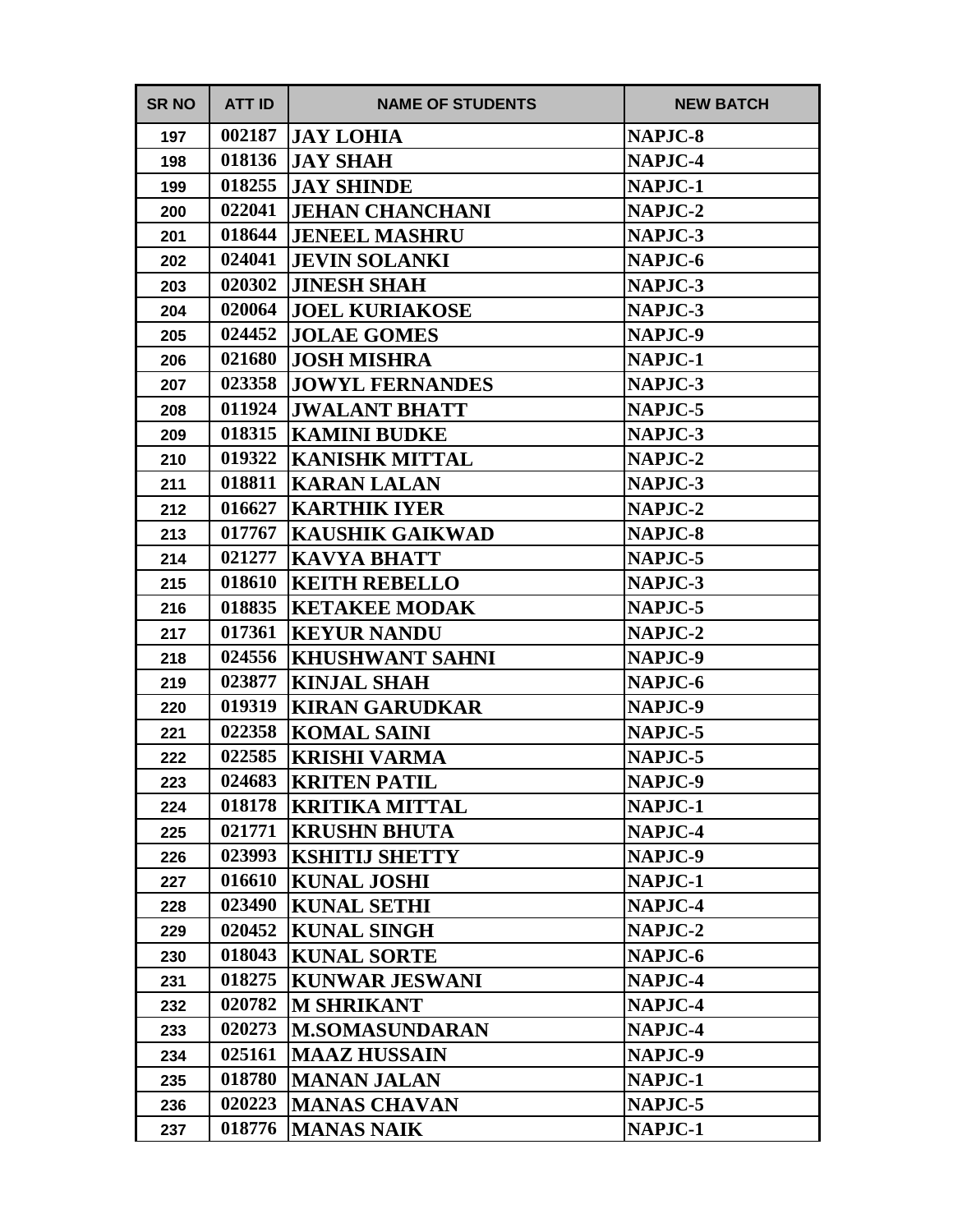| <b>SR NO</b> | <b>ATT ID</b> | <b>NAME OF STUDENTS</b>    | <b>NEW BATCH</b> |
|--------------|---------------|----------------------------|------------------|
| 238          | 016849        | <b>MANDAR SURVE</b>        | NAPJC-5          |
| 239          | 019494        | <b>MANDEEP BHATIA</b>      | NAPJC-2          |
| 240          | 020341        | <b>MANTHAN MEHTA</b>       | NAPJC-3          |
| 241          | 020981        | <b>MAUSAM AGRAWAL</b>      | NAPJC-5          |
| 242          | 022764        | <b>MAYANK CHAUKKAR</b>     | NAPJC-6          |
| 243          | 016728        | <b>MEENAKSHI AP</b>        | NAPJC-5          |
| 244          | 019105        | <b>MEET GANDHI</b>         | NAPJC-4          |
| 245          | 024210        | <b>MEET MANGUKIYA</b>      | NAPJC-9          |
| 246          | 019736        | <b>MEET PATEL</b>          | NAPJC-4          |
| 247          | 017398        | <b>MEET SHARMA</b>         | NAPJC-5          |
| 248          | 021066        | <b>MEET ZAVERI</b>         | NAPJC-5          |
| 249          | 021061        | <b> MEGHANSHU BHATT</b>    | NAPJC-5          |
| 250          | 022786        | <b>MEHAR SINGH GAMBHIR</b> | NAPJC-3          |
| 251          | 016640        | <b>MEHUL MISTRY</b>        | NAPJC-1          |
| 252          | 016712        | <b>MIHIR DHARAP</b>        | NAPJC-8          |
| 253          | 019941        | <b>MIHIR PANCHAL</b>       | <b>NAPJC-2</b>   |
| 254          | 023668        | <b>MOHAMMEDABRAAR KHAN</b> | NAPJC-9          |
| 255          | 000396        | <b>MOKSH SHAH</b>          | NAPJC-2          |
| 256          | 021543        | <b>MONAAL SANGHVI</b>      | NAPJC-5          |
| 257          | 018728        | <b>MONIL PANCHAMIYA</b>    | NAPJC-1          |
| 258          | 012601        | <b>MOUNIL MEMAYA</b>       | NAPJC-7          |
| 259          | 022049        | <b>MRINAL PATIL</b>        | <b>NAPJC-4</b>   |
| 260          | 017363        | <b>MRITYUNJAY CHINKATE</b> | NAPJC-3          |
| 261          | 021497        | <b>MURTAZA PARIKH</b>      | NAPJC-3          |
| 262          | 019314        | <b>MUSHRIFAH HASAN</b>     | NAPJC-5          |
| 263          | 019760        | <b>NACHIKET PATEL</b>      | NAPJC-4          |
| 264          | 021271        | <b>NAVISHA SHETTY</b>      | NAPJC-6          |
| 265          | 024660        | <b>NAYAN SAKHALA</b>       | NAPJC-9          |
| 266          | 019001        | <b>NEEL DANI</b>           | NAPJC-1          |
| 267          | 018132        | <b>NEEL SHAH</b>           | NAPJC-5          |
| 268          | 018931        | <b>NEELESH MAHESHWARI</b>  | NAPJC-6          |
| 269          | 020225        | <b>NEERAJ ASDEV</b>        | NAPJC-5          |
| 270          | 016571        | <b>NEHA PRIOLKAR</b>       | NAPJC-1          |
| 271          | 022587        | <b>NEHA SHAH</b>           | NAPJC-6          |
| 272          | 018358        | NEIL DALAL                 | NAPJC-8          |
| 273          | 021032        | <b>NEMIL SHAH</b>          | NAPJC-2          |
| 274          | 020913        | <b>NIHAR NANDE</b>         | NAPJC-6          |
| 275          | 020867        | <b>NIKHIL PATIL</b>        | NAPJC-5          |
| 276          | 018757        | <b>NIKHIL RAI</b>          | NAPJC-3          |
| 277          | 022383        | <b>NISHAD LOKHANDE</b>     | NAPJC-5          |
| 278          | 021351        | <b>NITI DOSHI</b>          | NAPJC-4          |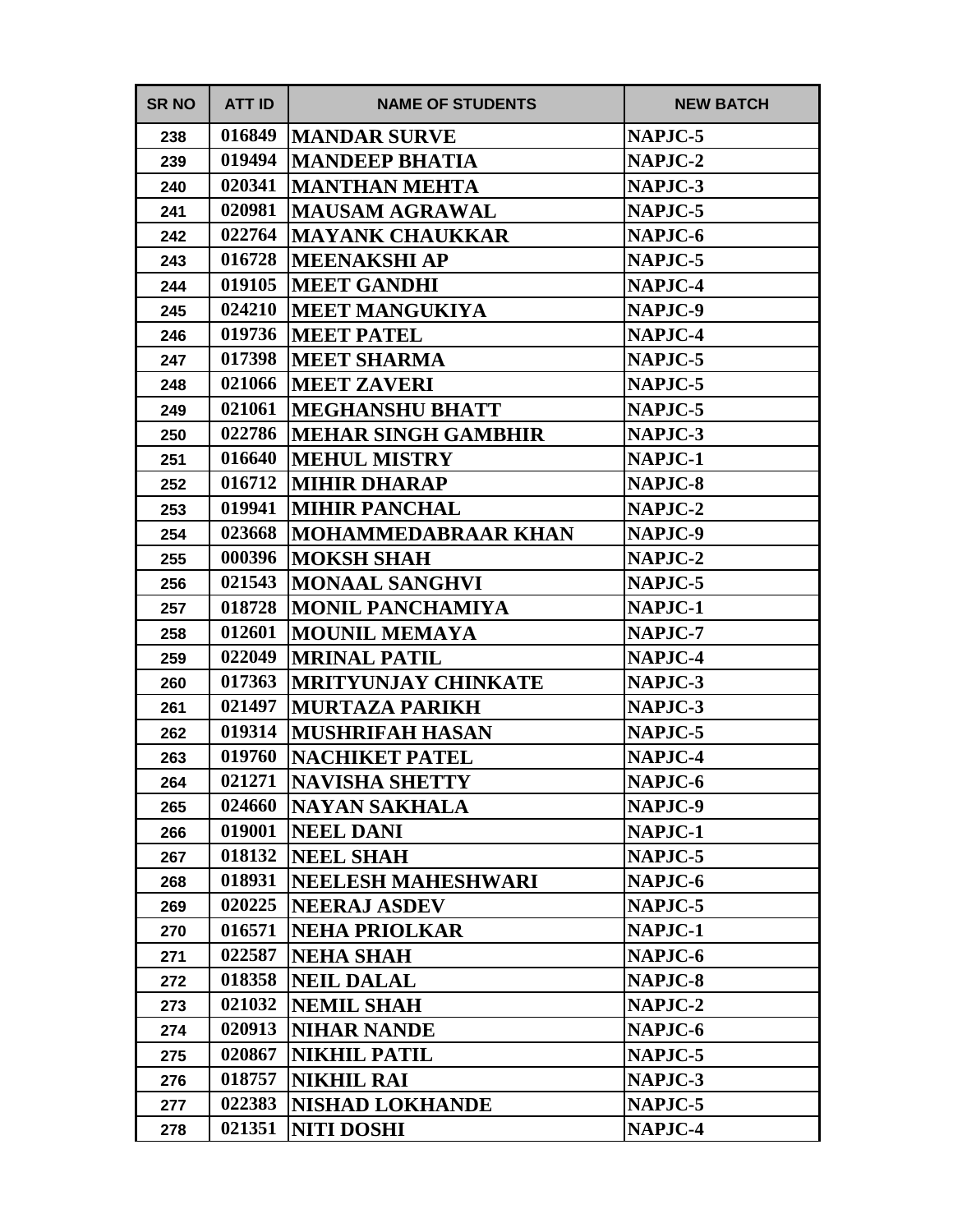| <b>SR NO</b> | <b>ATT ID</b> | <b>NAME OF STUDENTS</b>    | <b>NEW BATCH</b> |
|--------------|---------------|----------------------------|------------------|
| 279          | 016522        | <b>NITYASHREE VAIDYA</b>   | NAPJC-2          |
| 280          | 020937        | <b>NIVEA SHARMA</b>        | NAPJC-3          |
| 281          | 018208        | <b>OMESH SHAH</b>          | <b>NAPJC-2</b>   |
| 282          | 016724        | <b>OMKAR RAJEBHOSALE</b>   | <b>NAPJC-7</b>   |
| 283          | 022826        | <b>PAKSHAL SHAH</b>        | NAPJC-3          |
| 284          | 021267        | PANCHAMI KAMATH            | NAPJC-2          |
| 285          | 020922        | <b>PARAS KADAM</b>         | NAPJC-5          |
| 286          | 018547        | <b>PARIKSHIT PHUKAN</b>    | NAPJC-5          |
| 287          | 017995        | <b>PARIN SHAH</b>          | NAPJC-6          |
| 288          | 018734        | <b>PARTH DESAI</b>         | NAPJC-3          |
| 289          | 021363        | <b>PARTH MEHTA</b>         | NAPJC-5          |
| 290          | 016643        | <b>PARTH PANCHAL</b>       | NAPJC-8          |
| 291          | 019591        | <b>PARTH SHINDE</b>        | NAPJC-6          |
| 292          | 018496        | <b>PARTH VIRADIA</b>       | NAPJC-2          |
| 293          | 021307        | <b>PARTHIT PATEL</b>       | NAPJC-4          |
| 294          | 020063        | <b>POOJA SAVLA</b>         | NAPJC-3          |
| 295          | 021667        | <b>PRABUDH GUPTA</b>       | NAPJC-4          |
| 296          | 022151        | <b>PRACHETAS SURVE</b>     | NAPJC-5          |
| 297          | 019835        | <b>PRAJWAL GHORADKAR</b>   | NAPJC-1          |
| 298          | 020252        | <b>PRANALI BORA</b>        | NAPJC-2          |
| 299          | 004119        | PRANAV GUPTA               | NAPJC-2          |
| 300          | 017273        | <b>PRANAV JADHAV</b>       | NAPJC-1          |
| 301          | 018025        | PRANAV KHANNA              | NAPJC-1          |
| 302          | 016660        | <b>PRANAY RANKA</b>        | NAPJC-1          |
| 303          | 016515        | <b>PRASAD CHAUDHARI</b>    | NAPJC-8          |
| 304          | 016564        | <b>PRATEEK SHARMA</b>      | NAPJC-5          |
| 305          | 018682        | <b>PRATHMESH DUBEY</b>     | NAPJC-6          |
| 306          | 024630        | <b>PRATIK NERURKAR</b>     | NAPJC-9          |
| 307          | 016546        | <b>PRATIKSHA PARULEKAR</b> | NAPJC-4          |
| 308          | 018483        | <b>PRATYUSH DIVYANKAR</b>  | NAPJC-8          |
| 309          | 016801        | <b>PRAVAR PAREKH</b>       | NAPJC-2          |
| 310          | 014300        | <b>PREEY SHAH</b>          | NAPJC-7          |
| 311          | 019009        | <b>PRITHVIRAJ DESHMUKH</b> | NAPJC-3          |
| 312          | 021426        | <b>PULKIT JAROLI</b>       | NAPJC-3          |
| 313          | 016678        | <b>PUSHAN BAL</b>          | NAPJC-8          |
| 314          | 018836        | <b>RADNYEE MHATRE</b>      | NAPJC-2          |
| 315          | 021912        | <b>RAHIL VIRANI</b>        | NAPJC-6          |
| 316          | 016780        | <b>RAHUL BHOPE</b>         | NAPJC-1          |
| 317          | 022007        | <b>RAHUL DEOLEKAR</b>      | NAPJC-5          |
| 318          | 017357        | <b>RAHUL KADAM</b>         | NAPJC-4          |
| 319          | 018601        | <b>RAHUL RATHOD</b>        | NAPJC-4          |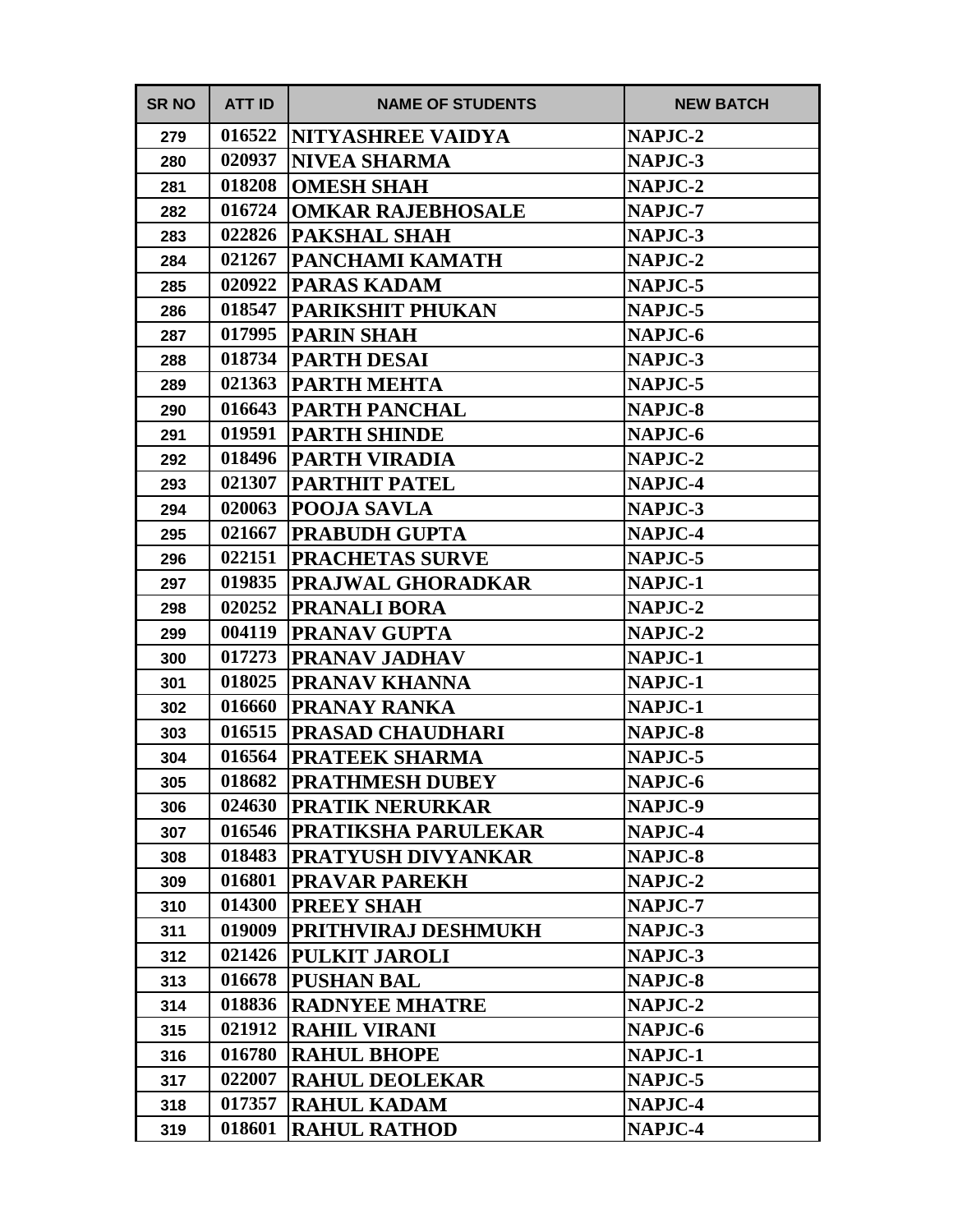| <b>SR NO</b> | <b>ATT ID</b> | <b>NAME OF STUDENTS</b>       | <b>NEW BATCH</b> |
|--------------|---------------|-------------------------------|------------------|
| 320          | 019746        | <b>RAJ DADIA</b>              | NAPJC-1          |
| 321          | 017862        | <b>RAJ HIRANANDANI</b>        | NAPJC-4          |
| 322          | 023023        | <b>RAJ KOTADIA</b>            | NAPJC-5          |
| 323          | 018834        | <b>RAJ SHAH</b>               | NAPJC-5          |
| 324          | 018318        | <b>RHEA PAREKH</b>            | NAPJC-8          |
| 325          | 018667        | <b>RIAAN SALDANHA</b>         | NAPJC-6          |
| 326          | 018061        | <b>RIKEN GALA</b>             | <b>NAPJC-2</b>   |
| 327          | 018372        | <b>RISHABH AGRAWAL</b>        | NAPJC-3          |
| 328          | 016987        | <b>RISHI MITTAL</b>           | NAPJC-1          |
| 329          | 000401        | <b>RISHI SHETH</b>            | NAPJC-6          |
| 330          | 018515        | <b>RITAM GHOSH</b>            | <b>NAPJC-2</b>   |
| 331          | 018441        | <b>RITHVIK VERMAL</b>         | NAPJC-6          |
| 332          | 018118        | <b>RITHVIKA IYER</b>          | <b>NAPJC-8</b>   |
| 333          | 018543        | <b>RITIKA DIWAN</b>           | NAPJC-8          |
| 334          | 020653        | <b>RITVIK DESHPRABHU</b>      | <b>NAPJC-8</b>   |
| 335          | 025342        | <b>RITWIK DESHPANDE</b>       | NAPJC-1          |
| 336          | 023399        | <b>RIYA SUVARNA</b>           | NAPJC-6          |
| 337          | 022635        | <b>RIZWAN SHARIF KHATRI</b>   | NAPJC-5          |
| 338          | 016821        | <b>ROHAN DEO</b>              | <b>NAPJC-2</b>   |
| 339          | 024296        | <b>ROHAN KALATHIA</b>         | NAPJC-9          |
| 340          | 018804        | <b>ROHAN LIMAYE</b>           | NAPJC-5          |
| 341          | 018739        | <b>ROHIN MATHEW</b>           | NAPJC-4          |
| 342          | 017664        | ROHIT CHATTOPADHYAY           | NAPJC-1          |
| 343          | 024907        | <b>ROHIT SINGH</b>            | NAPJC-9          |
| 344          | 022026        | <b>RUCHA HARDIKAR NAPJC 9</b> | NAPJC-5          |
| 345          | 016875        | <b>RUCHA PATIL</b>            | NAPJC-8          |
| 346          | 019119        | <b>RUCHI BHATIA</b>           | NAPJC-2          |
| 347          | 003110        | <b>RUDRA PARIKH</b>           | NAPJC-7          |
| 348          | 022493        | <b>RUJUTA GOKHALE</b>         | NAPJC-5          |
| 349          | 018336        | <b>RUSHIKESH MOKASHI</b>      | NAPJC-2          |
| 350          | 022089        | <b>RUTASH JOSHI</b>           | NAPJC-6          |
| 351          | 020115        | <b>RUTVI DRESSWALA</b>        | NAPJC-2          |
| 352          | 022013        | <b>RUTVIK PANSARE</b>         | NAPJC-6          |
| 353          | 018919        | <b>SACHIT SARAF</b>           | NAPJC-1          |
| 354          | 021013        | <b>SAGAR GANDHI</b>           | NAPJC-1          |
| 355          | 021542        | <b>SAGAR PATANI</b>           | NAPJC-6          |
| 356          | 019031        | <b>SAGAR RADHAKRISHNAN</b>    | NAPJC-4          |
| 357          | 023380        | <b>SAGAR SINGH</b>            | NAPJC-3          |
| 358          | 018731        | <b>SAHEEL CHAVAN</b>          | NAPJC-6          |
| 359          | 018017        | <b>SAHIL ADANE</b>            | NAPJC-8          |
| 360          | 018371        | <b>SAHIL DHANVIJ</b>          | NAPJC-4          |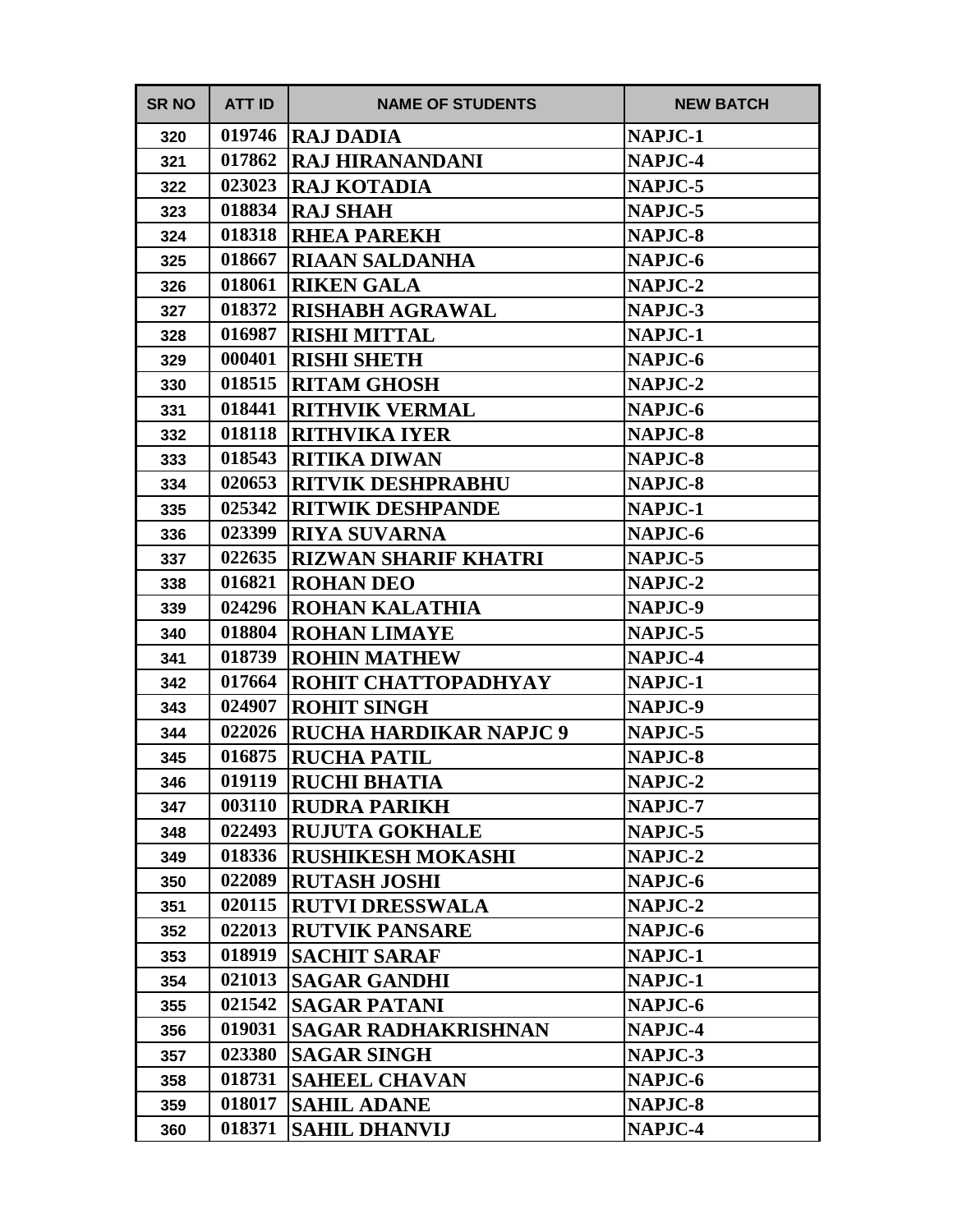| <b>SR NO</b> | <b>ATT ID</b> | <b>NAME OF STUDENTS</b>       | <b>NEW BATCH</b> |
|--------------|---------------|-------------------------------|------------------|
| 361          | 018585        | <b>SAHIL GADIWAN</b>          | NAPJC-4          |
| 362          | 018116        | <b>SAHIL PAHAL</b>            | NAPJC-1          |
| 363          | 019801        | <b>SAHIL VYAS</b>             | NAPJC-3          |
| 364          | 024260        | <b>SAIFALI PRASLA</b>         | NAPJC-9          |
| 365          | 022670        | SAINATARAJ RACHHA             | NAPJC-2          |
| 366          | 021347        | <b>SAKSHI MOTIPARA</b>        | NAPJC-6          |
| 367          | 018665        | <b>SALONI CHAUHAN</b>         | NAPJC-8          |
| 368          | 026282        | <b>SALONI MOHANTY</b>         | NAPJC-6          |
| 369          | 017362        | <b>SAMARTH CHAUHAN</b>        | NAPJC-8          |
| 370          | 016766        | <b>SAMBHAV JAIN</b>           | NAPJC-8          |
| 371          | 018735        | <b>SAMKIT BARBHAYA</b>        | NAPJC-1          |
| 372          | 009032        | <b>SAMRUDH BANGLORE</b>       | NAPJC-3          |
| 373          | 018927        | <b>SANIDHYA GARG</b>          | NAPJC-4          |
| 374          | 016850        | <b>SANISH KHARADE</b>         | NAPJC-1          |
| 375          | 018004        | <b>SANJAY PATIL</b>           | NAPJC-2          |
| 376          | 018060        | <b>SANKET CHAUDHARI</b>       | NAPJC-1          |
| 377          | 019320        | <b>SANKET UTTARWAR</b>        | NAPJC-4          |
| 378          | 020231        | <b>SAPTARSHI KUMAR</b>        | NAPJC-1          |
| 379          | 023829        | <b>SAREENA DAREDIA</b>        | NAPJC-6          |
| 380          | 016907        | <b>SARTHAK JAIN</b>           | NAPJC-8          |
| 381          | 018611        | <b>SARVESH RELEKAR</b>        | NAPJC-4          |
| 382          | 018249        | <b>SAURABH BHOLE</b>          | NAPJC-5          |
| 383          | 018080        | <b>SAURABH LAWANDE</b>        | NAPJC-3          |
| 384          | 024345        | <b>SAURAV THAKUR</b>          | NAPJC-9          |
| 385          | 018310        | <b>SAVYASACHI BELLAMKONDA</b> | NAPJC-2          |
| 386          | 022795        | <b>SHAIKH AMAAN</b>           | NAPJC-6          |
| 387          | 018443        | <b>SHANTANU ARYA</b>          | NAPJC-2          |
| 388          | 018702        | <b>SHANTANU VICHARE</b>       | NAPJC-8          |
| 389          | 018756        | <b> SHARDUL PUROHIT</b>       | NAPJC-5          |
| 390          | 000759        | <b>SHASHANK SHETTY</b>        | NAPJC-4          |
| 391          | 019674        | <b>SHASHWAT AGARWAL</b>       | NAPJC-1          |
| 392          | 020529        | <b>SHELDON FERNANDES</b>      | NAPJC-6          |
| 393          | 018747        | <b>SHELDON TAURO</b>          | NAPJC-1          |
| 394          | 018263        | <b>SHEONA DAS</b>             | NAPJC-5          |
| 395          | 017942        | <b>SHIVAANK AGARWAL</b>       | NAPJC-1          |
| 396          | 000676        | <b>SHIVAM PATEL</b>           | NAPJC-4          |
| 397          | 018222        | <b>SHIVAM SAMDHANI</b>        | NAPJC-1          |
| 398          | 024840        | <b>SHIVAM SINGH</b>           | NAPJC-9          |
| 399          | 016624        | <b>SHOBHIT MISHRA</b>         | NAPJC-5          |
| 400          | 018156        | <b>SHRADHA CHETTIAR</b>       | <b>NAPJC-5</b>   |
| 401          | 024286        | <b>SHRAVIKA JAMNIK</b>        | <b>NAPJC-9</b>   |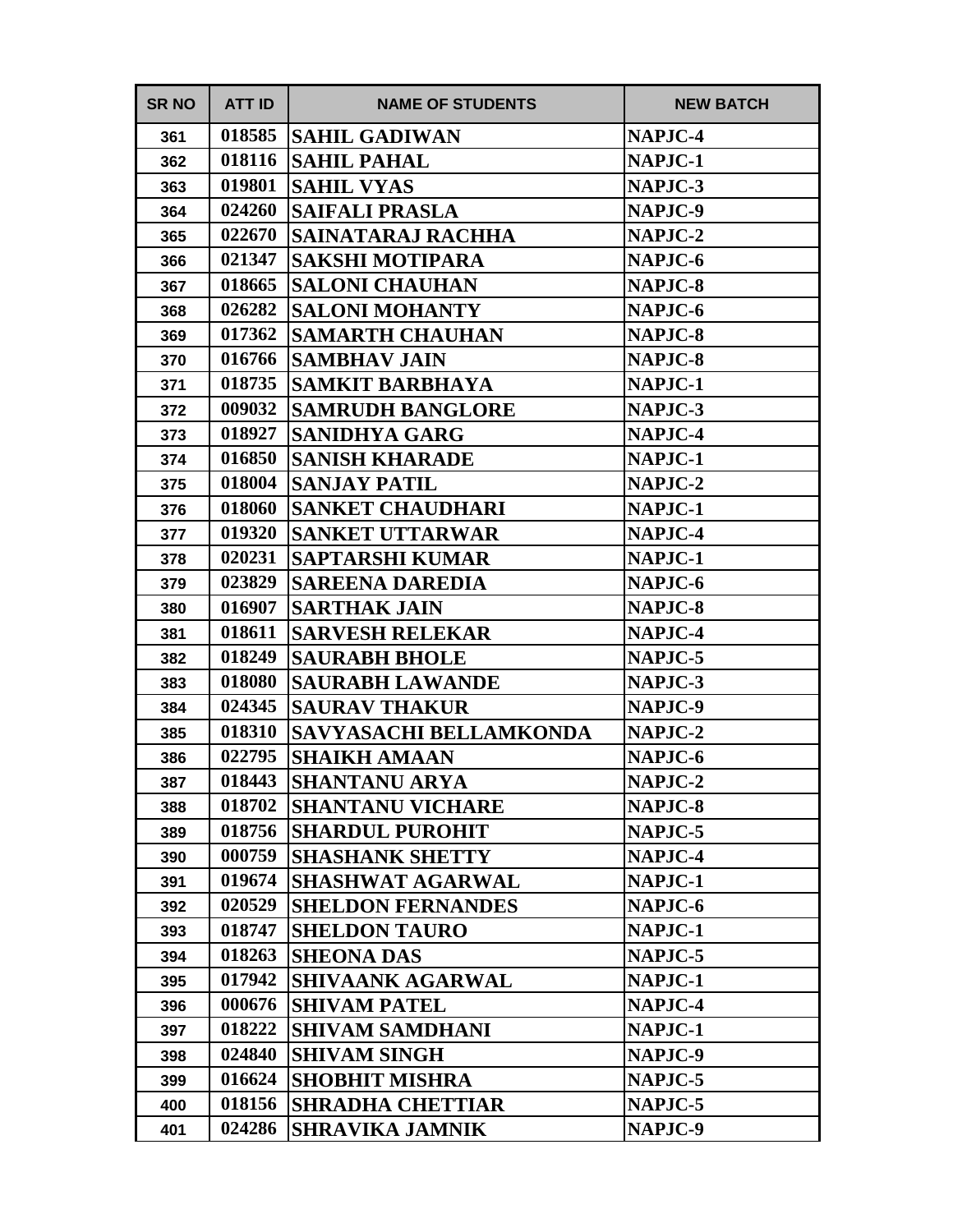| <b>SR NO</b> | <b>ATT ID</b> | <b>NAME OF STUDENTS</b>      | <b>NEW BATCH</b> |
|--------------|---------------|------------------------------|------------------|
| 402          | 019048        | <b>SHREY SAINI</b>           | NAPJC-5          |
| 403          | 023067        | <b>SHREY SANGHVI</b>         | NAPJC-4          |
| 404          | 020098        | <b>SHREYANS BHANSALI</b>     | NAPJC-5          |
| 405          | 023600        | <b>SHREYANS KOTHARI</b>      | NAPJC-3          |
| 406          | 021298        | <b>SHREYANSH SHETH</b>       | NAPJC-4          |
| 407          | 021701        | <b>SHREYAS KAILASANATHAN</b> | NAPJC-4          |
| 408          | 012208        | <b>SHREYAS SANGHVI</b>       | NAPJC-6          |
| 409          | 020367        | <b>SHRIDHAR SUKHANI</b>      | NAPJC-6          |
| 410          | 023362        | <b>SHRINIKET LAD</b>         | NAPJC-6          |
| 411          | 024150        | <b>SHRUTI DHOND</b>          | NAPJC-9          |
| 412          | 015277        | <b>SHUBH MAHESHWARI</b>      | NAPJC-1          |
| 413          | 017522        | <b>SHUBHAM JAIN</b>          | NAPJC-2          |
| 414          | 021168        | <b>SHUBHAM JAIN</b>          | <b>NAPJC-4</b>   |
| 415          | 021177        | <b>SHUBHAM LADDHA</b>        | NAPJC-2          |
| 416          | 019643        | <b>SHUBHAM MALPANI</b>       | <b>NAPJC-5</b>   |
| 417          | 022582        | <b>SHUBHAM MANKAR</b>        | <b>NAPJC-4</b>   |
| 418          | 019172        | <b>SHUBHAM PANDYA</b>        | NAPJC-3          |
| 419          | 013074        | <b>SHUBHAM RANE</b>          | NAPJC-4          |
| 420          | 019028        | <b>SHUBHANKAR RANADE</b>     | <b>NAPJC-8</b>   |
| 421          | 018613        | SIDDHANT ADHIKARI            | NAPJC-5          |
| 422          | 018032        | SIDDHANT DASGUPTA            | NAPJC-2          |
| 423          | 021754        | <b>SIDDHANT PUROHIT</b>      | NAPJC-3          |
| 424          | 012596        | <b>SIDDHARTH MEHTA</b>       | NAPJC-7          |
| 425          | 000884        | <b>SIDDHESH NESARIKAR</b>    | NAPJC-8          |
| 426          | 022629        | <b>SIDDHI SOLANKI</b>        | NAPJC-4          |
| 427          | 018442        | <b>SMITH NAGDA</b>           | NAPJC-6          |
| 428          | 018694        | <b>SNEH VARTAK</b>           | NAPJC-3          |
| 429          | 019366        | <b>SNEHA RANDER</b>          | NAPJC-1          |
| 430          | 018520        | <b>SOHAM MEHTA</b>           | NAPJC-2          |
| 431          | 020279        | <b>SOHAM PAJWANI</b>         | NAPJC-4          |
| 432          | 016874        | <b>SOUMIL CHAUBAL</b>        | NAPJC-8          |
| 433          | 018328        | <b>SOUMYA KOPPAKA</b>        | NAPJC-3          |
| 434          | 023493        | <b>SOURAV PADWAL</b>         | NAPJC-6          |
| 435          | 020940        | <b>SRUJAN BANGARAMBANDI</b>  | <b>NAPJC-4</b>   |
| 436          | 021519        | <b>STUTI SHRIMAL</b>         | NAPJC-9          |
| 437          | 020893        | <b>SUDHANSHU SAMANT</b>      | NAPJC-6          |
| 438          | 021633        | <b>SUKHMANSINGH SIDHU</b>    | NAPJC-3          |
| 439          | 000673        | <b>SUPARNO GHOSH</b>         | NAPJC-4          |
| 440          | 017353        | <b>SUSHMITA GOSAVI</b>       | NAPJC-2          |
| 441          | 018034        | <b>SUYASH MISHRA</b>         | NAPJC-8          |
| 442          | 000659        | <b>SUYASH PASARI</b>         | <b>NAPJC-2</b>   |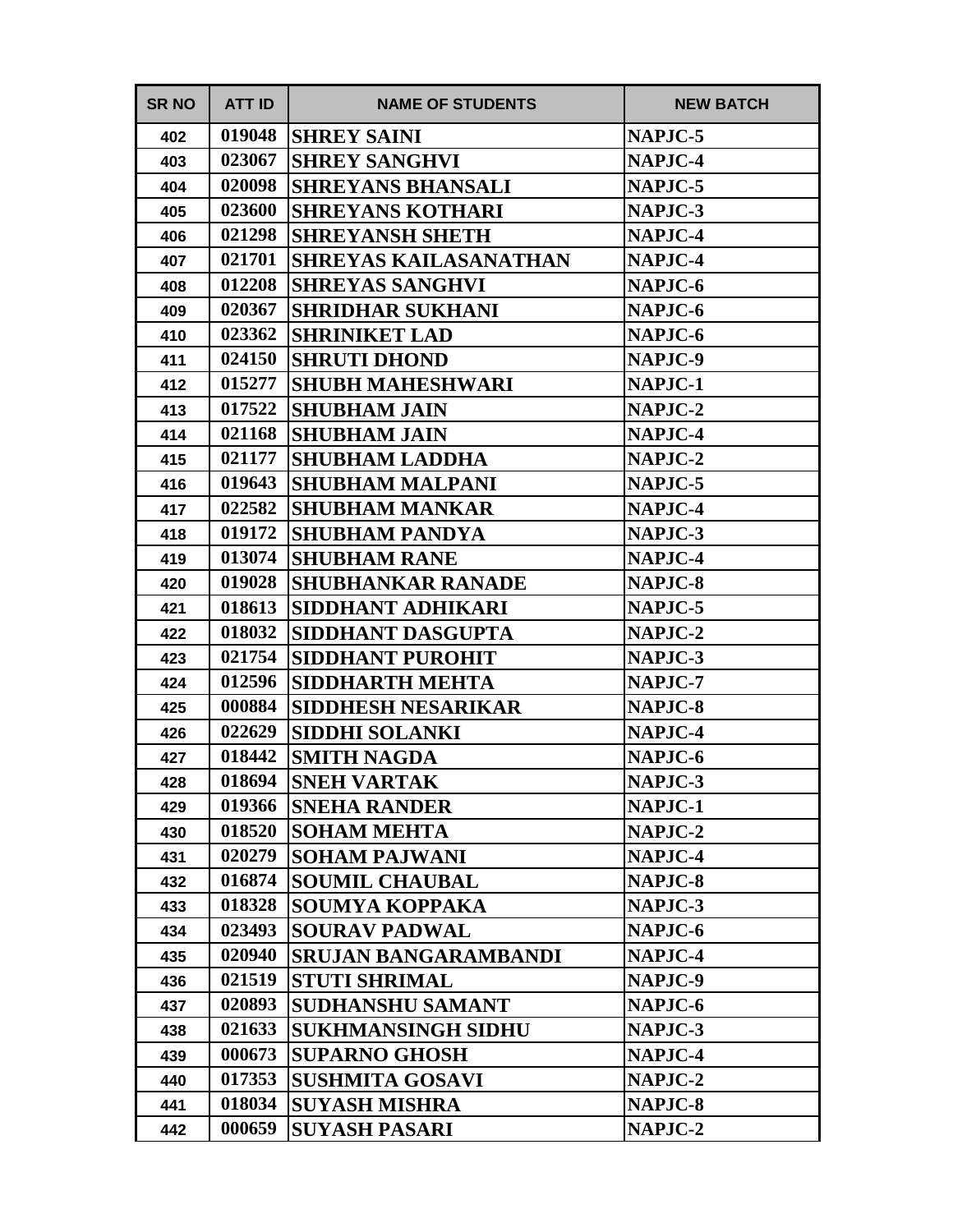| <b>SR NO</b> | <b>ATT ID</b> | <b>NAME OF STUDENTS</b>           | <b>NEW BATCH</b> |
|--------------|---------------|-----------------------------------|------------------|
| 443          | 021309        | <b>SUYASH PATIL</b>               | NAPJC-3          |
| 444          | 023590        | <b>SWAPNIL SINHA</b>              | NAPJC-6          |
| 445          | 020092        | <b>TANAYA BABTIWALE</b>           | NAPJC-4          |
| 446          | 018456        | TANISH SHAH                       | NAPJC-1          |
| 447          | 019118        | TANMAY CHHATBAR                   | NAPJC-6          |
| 448          | 018729        | TANMAY JAYASWAL                   | NAPJC-4          |
| 449          | 018600        | <b>TANUJ MODY</b>                 | <b>NAPJC-2</b>   |
| 450          | 023665        | TANVI VINAYARAJ                   | NAPJC-6          |
| 451          | 016674        | <b>TEJAS CHHEDA</b>               | NAPJC-1          |
| 452          | 017738        | <b>TEJAS JOSHI</b>                | NAPJC-9          |
| 453          | 021547        | <b>TEJAS MAGDUM</b>               | NAPJC-3          |
| 454          | 018518        | <b>TEJAS RATHI</b>                | NAPJC-3          |
| 455          | 018781        | <b>TUSHAR RANJAN</b>              | NAPJC-6          |
| 456          | 021777        | TUSHAR SUVARNA                    | NAPJC-5          |
| 457          | 016725        | <b>UDIT DESAI</b>                 | NAPJC-8          |
| 458          | 021004        | <b>UJJWAL JAIN</b>                | NAPJC-5          |
| 459          | 017741        | <b>UMAIR SIDDIQUI</b>             | NAPJC-3          |
| 460          | 021555        | <b>UMANG DESAI</b>                | NAPJC-4          |
| 461          | 018377        | <b>UMANG LAHOTI</b>               | NAPJC-3          |
| 462          | 018913        | UMANG.D.MISHRA                    | NAPJC-5          |
| 463          | 018512        | <b>UMESH PATIL</b>                | NAPJC-8          |
| 464          | 018015        | UPASANA THAKURIA                  | NAPJC-3          |
| 465          | 016908        | UTKARSH CHANDRA                   | NAPJC-1          |
| 466          | 000686        | <b>UTKARSH GAJBHIYE</b>           | NAPJC-1          |
| 467          | 023994        | UTKARSH KARKAL                    | NAPJC-9          |
| 468          | 019990        | <b>UTKARSH SINGH</b>              | NAPJC-4          |
| 469          | 023640        | UZAIR BAGADIA                     | NAPJC-6          |
| 470          | 021054        | <b>VAIBHAV BAGRI</b>              | NAPJC-8          |
| 471          | 022118        | VAISHNAVI JAMDHADE                | NAPJC-2          |
| 472          | 018319        | VAIVAV MOHANTY                    | NAPJC-1          |
| 473          | 022121        | VARSHIL DAYANI                    | NAPJC-3          |
| 474          | 002146        | VARSHNEYA RAJAGOPAL               | NAPJC-4          |
| 475          | 016530        | <b>VARUN NAIR</b>                 | NAPJC-5          |
| 476          | 021059        | VARUNAVI JAYMURLIKRISHNAN NAPJC-2 |                  |
| 477          | 018374        | <b>VEDANT MAHESHWARI</b>          | NAPJC-4          |
| 478          | 018561        | <b>VENKATESH SHARMA</b>           | NAPJC-5          |
| 479          | 018732        | VIDHAN JAIN                       | NAPJC-3          |
| 480          | 003604        | <b>VIJAY RAMCHANDANI</b>          | NAPJC-8          |
| 481          | 018394        | <b>VIJAY REDDY</b>                | NAPJC-5          |
| 482          | 019203        | VINAY VARMA                       | NAPJC-5          |
| 483          | 003226        | <b>VIRAJ DESAI</b>                | <b>NAPJC-2</b>   |